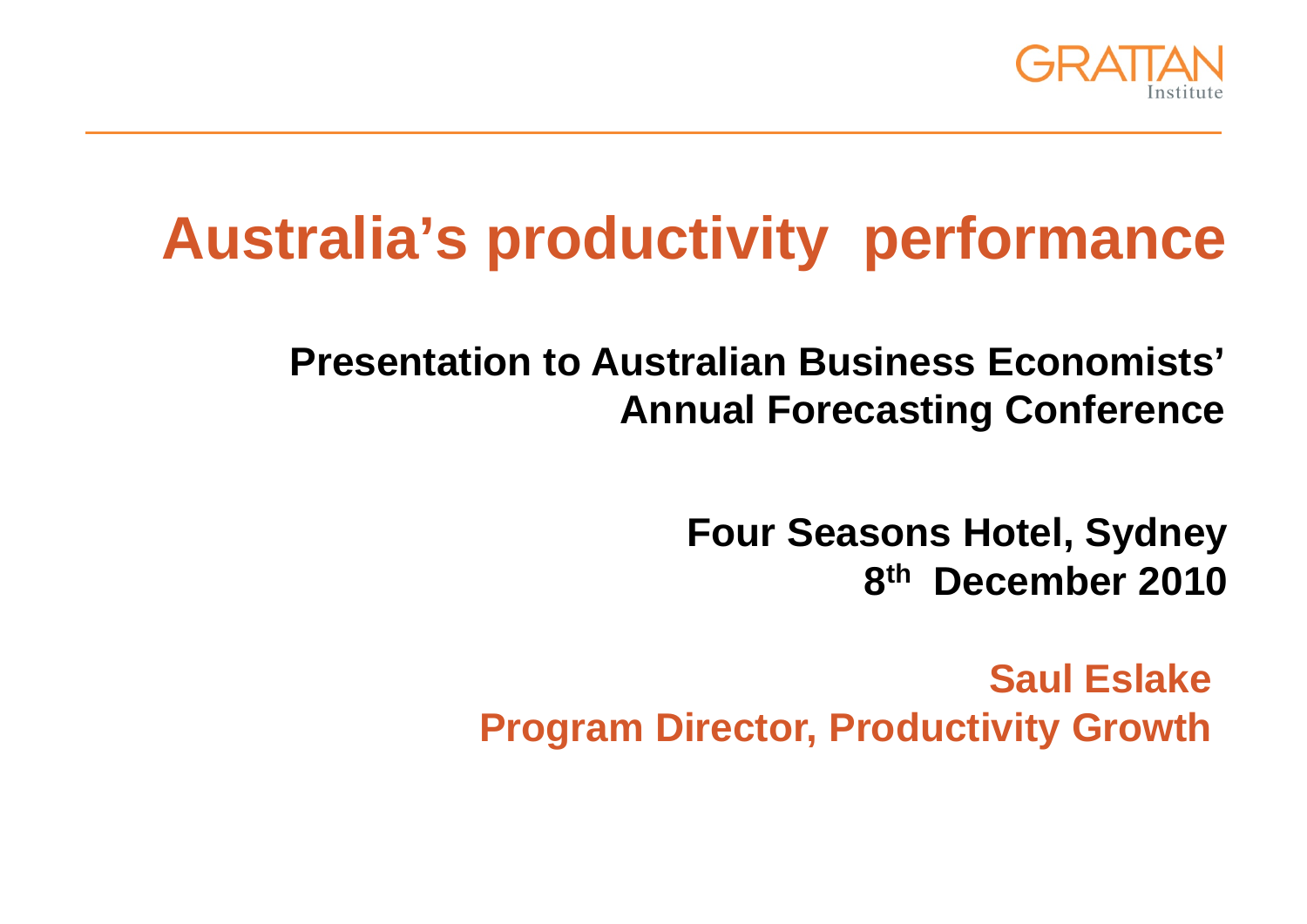**Three additional reasons why productivity matters in the current Australian context**



#### $\bullet$ **Demographic change**

- **which will detract from economic growth through slower population growth, lower levels of labour force participation and lower average hours worked**
- $\bullet$  **Helping non-resource trade-exposed industries survive the 'resources boom'**
	- **in particular those affected by a strong dollar (manufacturing, agriculture, tourism, higher education) and higher interest rates (construction, retailing)**
- $\bullet$  **Reconciling the looming conflict between environmental constraints on resource depletion and ongoing human aspirations for rising standards of living over time**
	- **strong 'multi-factor' productivity growth offers the possibility of continued growth in per capita GDP with less intensive (and possibly even zero growth in) environmental resources**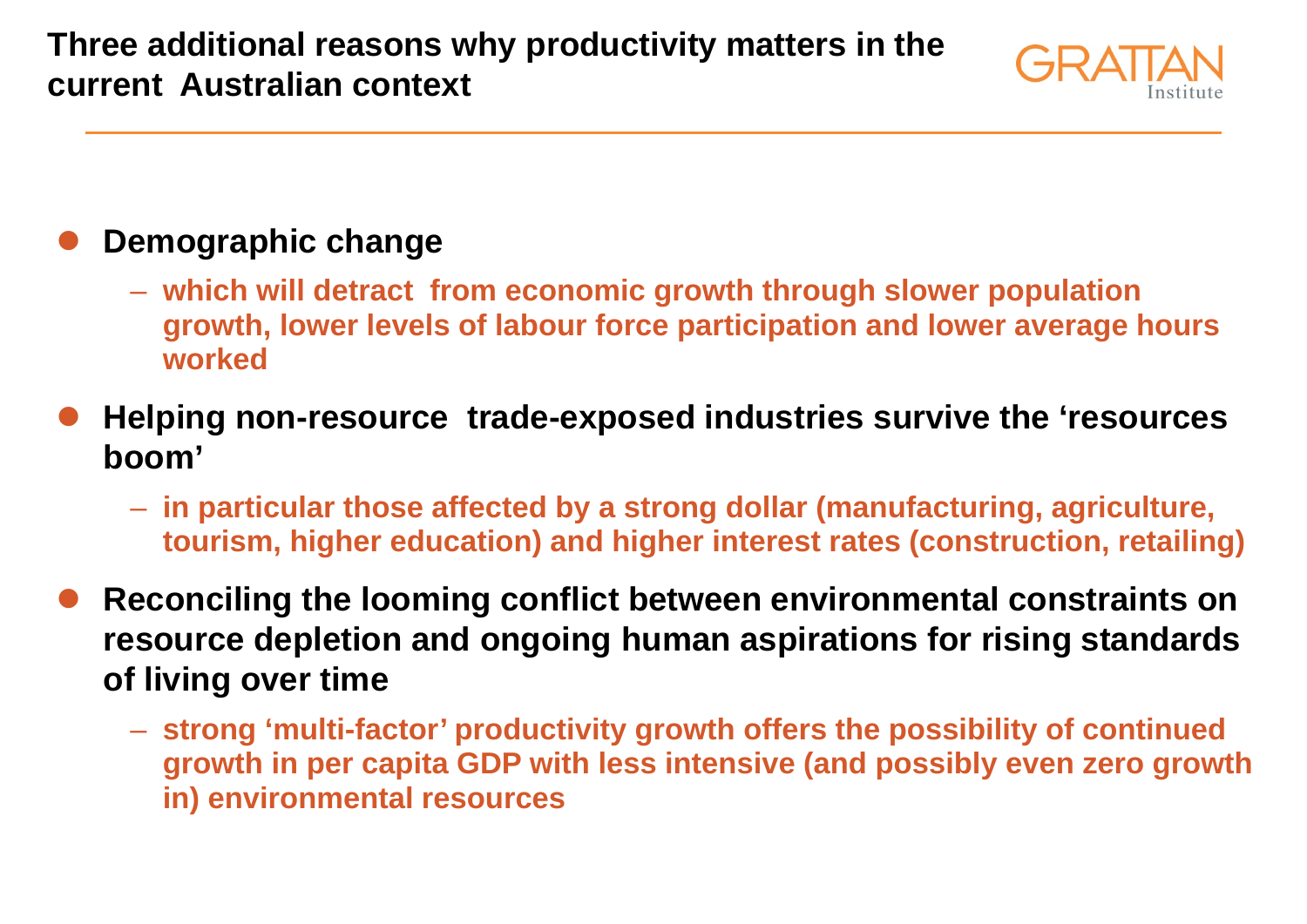**Australia's productivity growth has slowed over the last five years, after 15 years of above average growth**



### **Labour productivity** *Aulti-factor productivity\**



*Source:* Australian Bureau of Statistics.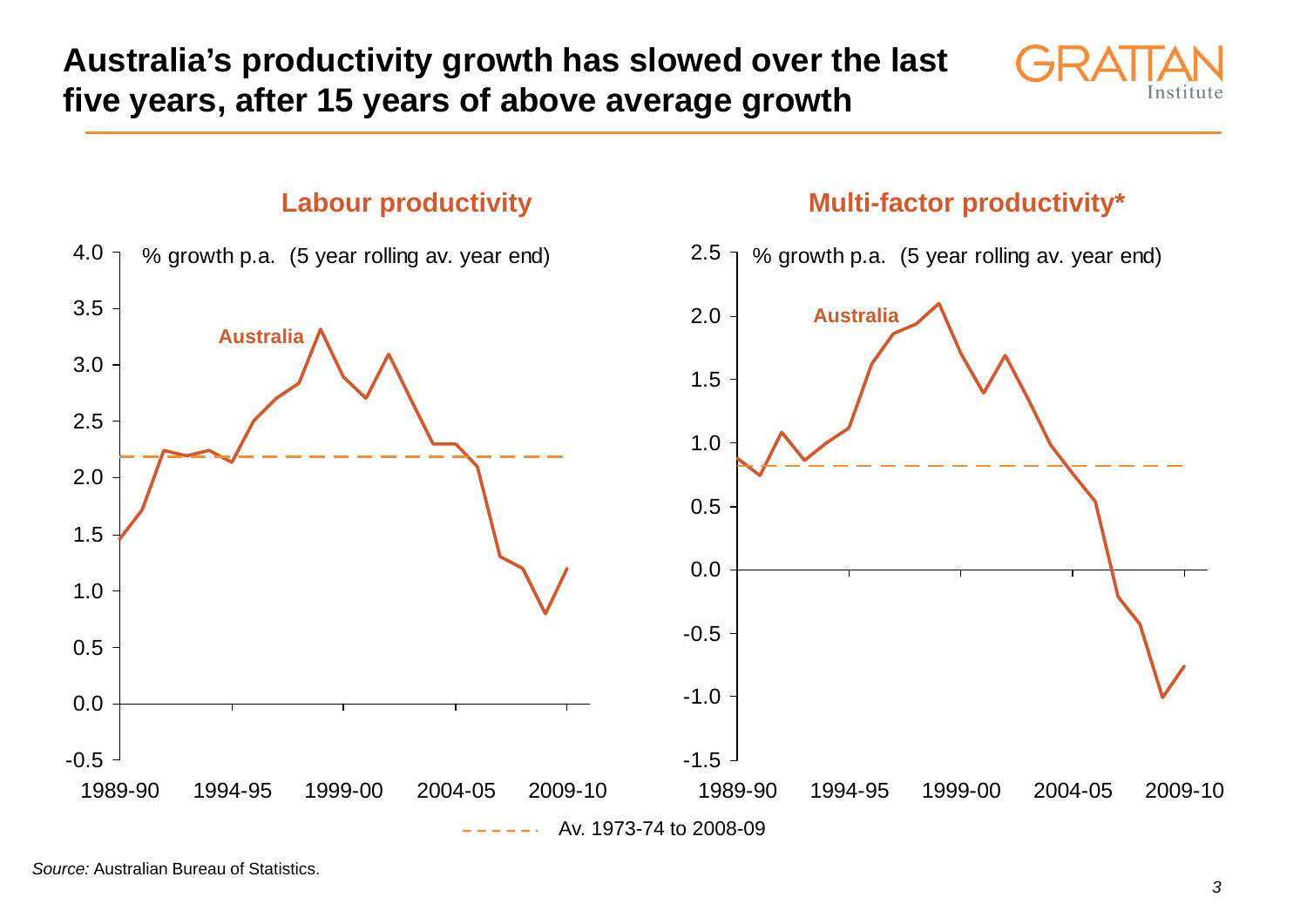

#### **Labour productivity** *Aulti-factor productivity Multi-factor productivity*



*4Source:* Australian Bureau of Statistics & Conference Board *Note:* \*OECD uses Conference Board Data. Labour productivity is GDP per capita (rather than hours for Australia). MFP (% change in market GVA divided by market GVA) is Total Factor Productivity (defined as % change in total inputs divided by % change in output. It is not apparent whether output includes non-market sectors nor whether inputs other than capital and labour have been included.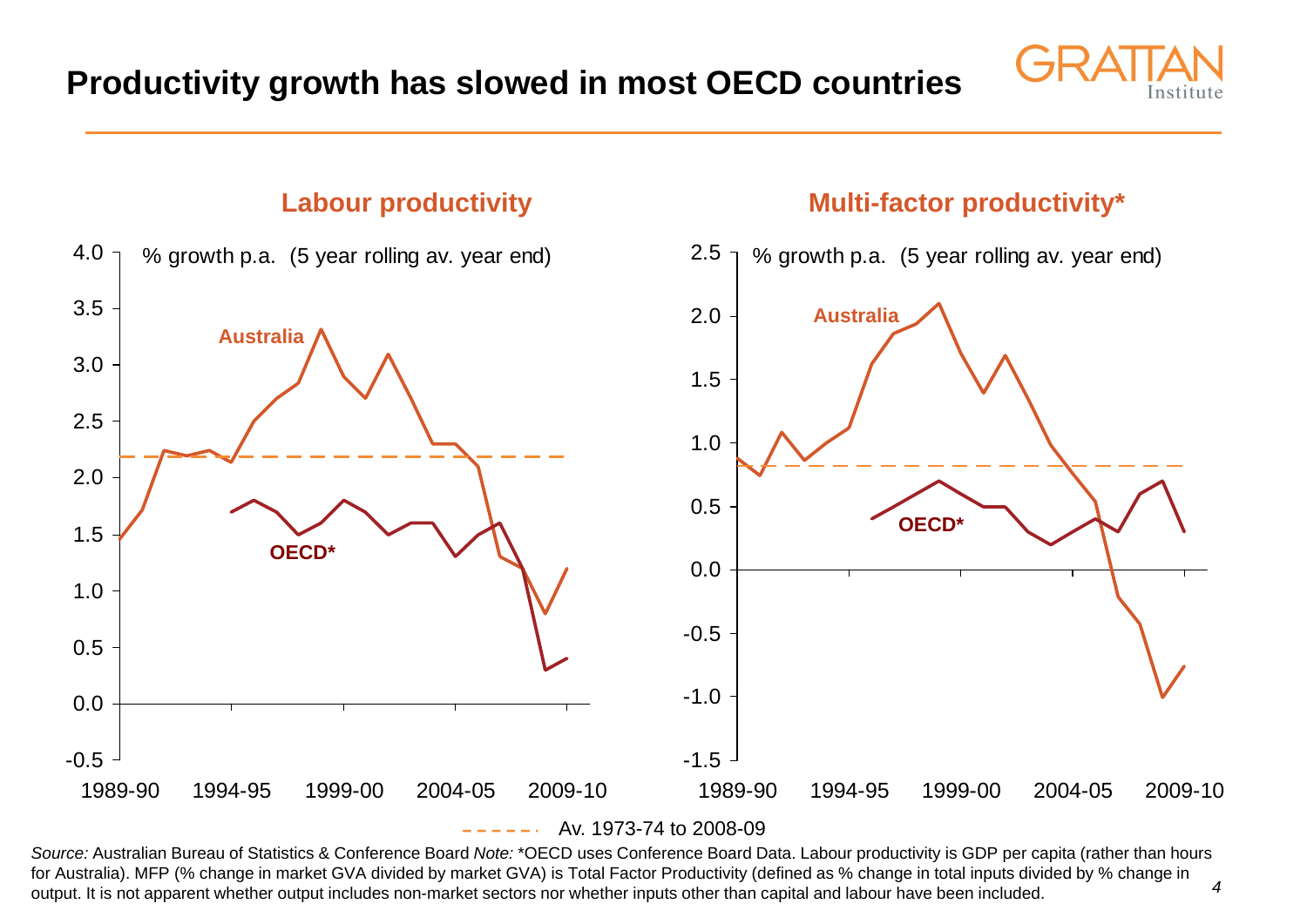**Relative to the US, Australian labour productivity is back to where it was in 1990**





**Australian labour productivity as a percentage of the US**

*Sources:* The Conference Board *Total Economy Database 2010* (EKS PPP adjusted lab. prod.); Grattan Institute.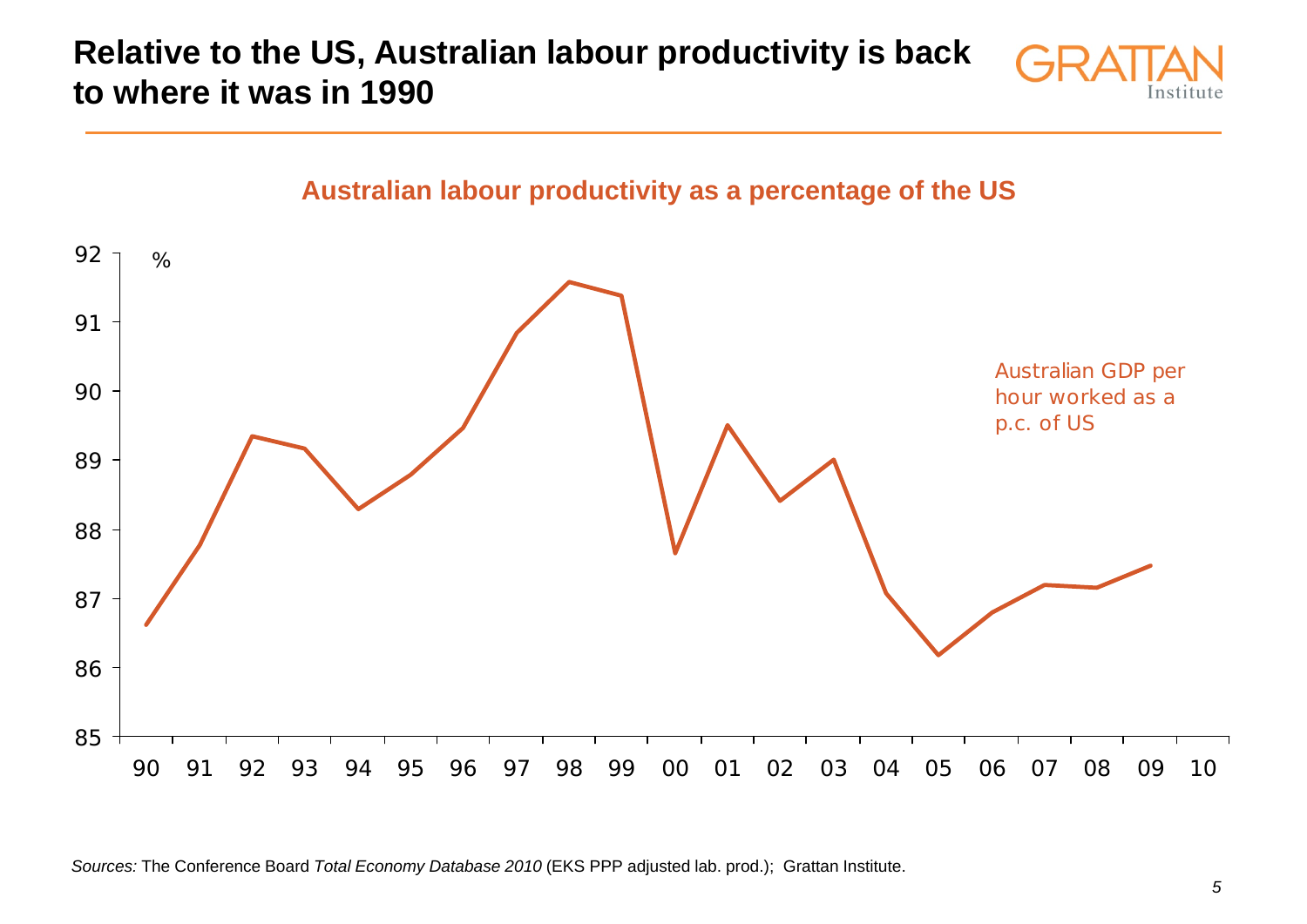# **Real GDP growth has become increasingly reliant on population growth and rising workforce participation …**



# -1%0%1%2%3%4%5%□ Average hours worked □ Unemployment **Participation Population Labour productivity** av. % growth p.a. over cycle

1988-89 to 1993-94 1993-94 to 1998-99 1998-99 to 2003-04 2003-04 to 2008-09

#### **Sources of real GDP growth (1988-89 to 2008-09)**

*Sources:* ABS, Grattan Institute.

2003-04 to 2008-09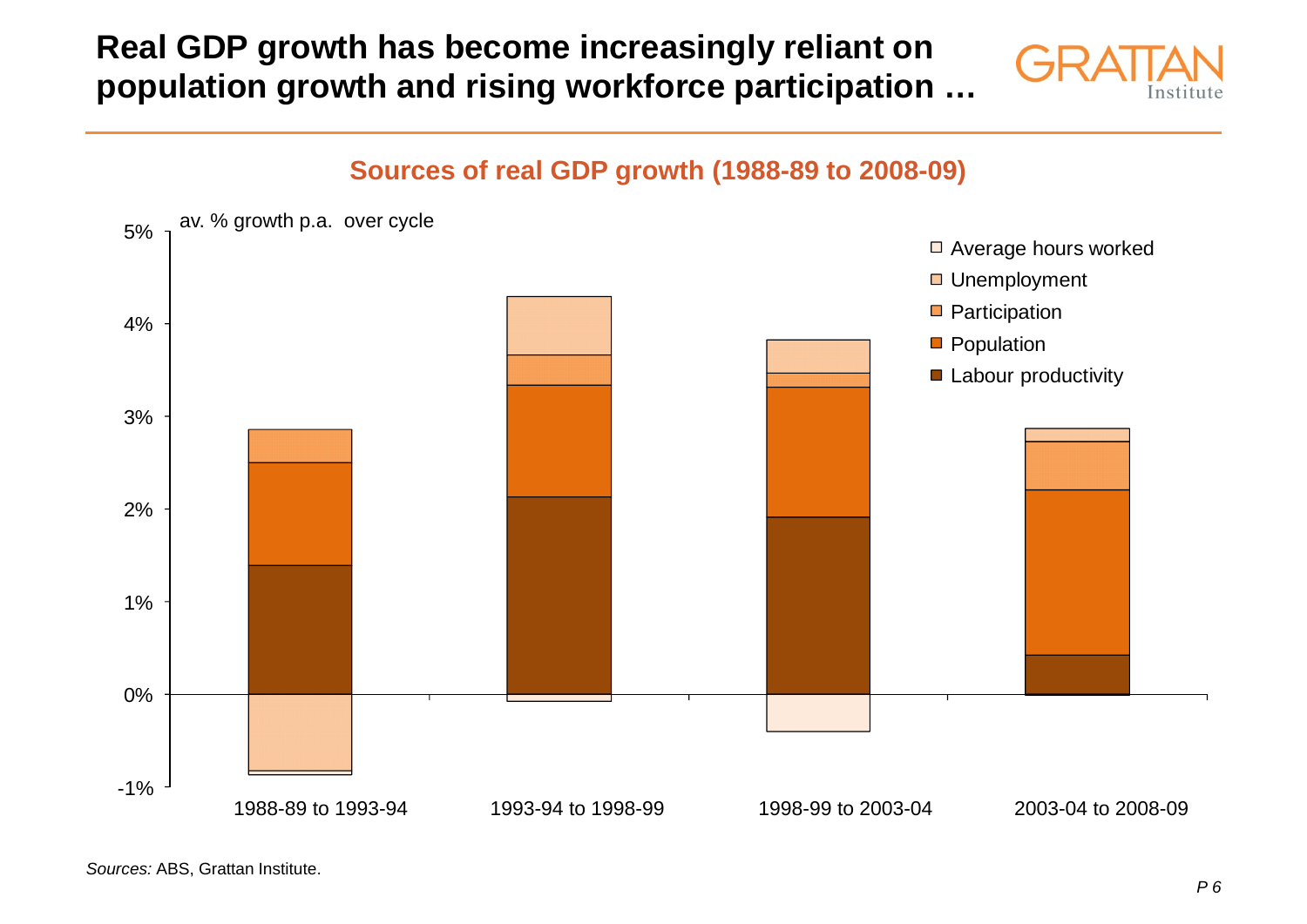## **… while real income growth has become increasingly dependent on favourable shifts in the 'terms of trade'**



### **Sources of real GDI growth (1988-89 to 2008-09)**



*Note:* Real GDI (gross domestic income) is real GDP adjusted for changes in the terms of trade (the ratio of export to import prices). 'Labour supply' is total hours worked (ie population x participation rate x (1 – unemployment rate) x average hours worked). *Sources:* ABS, Grattan Institute.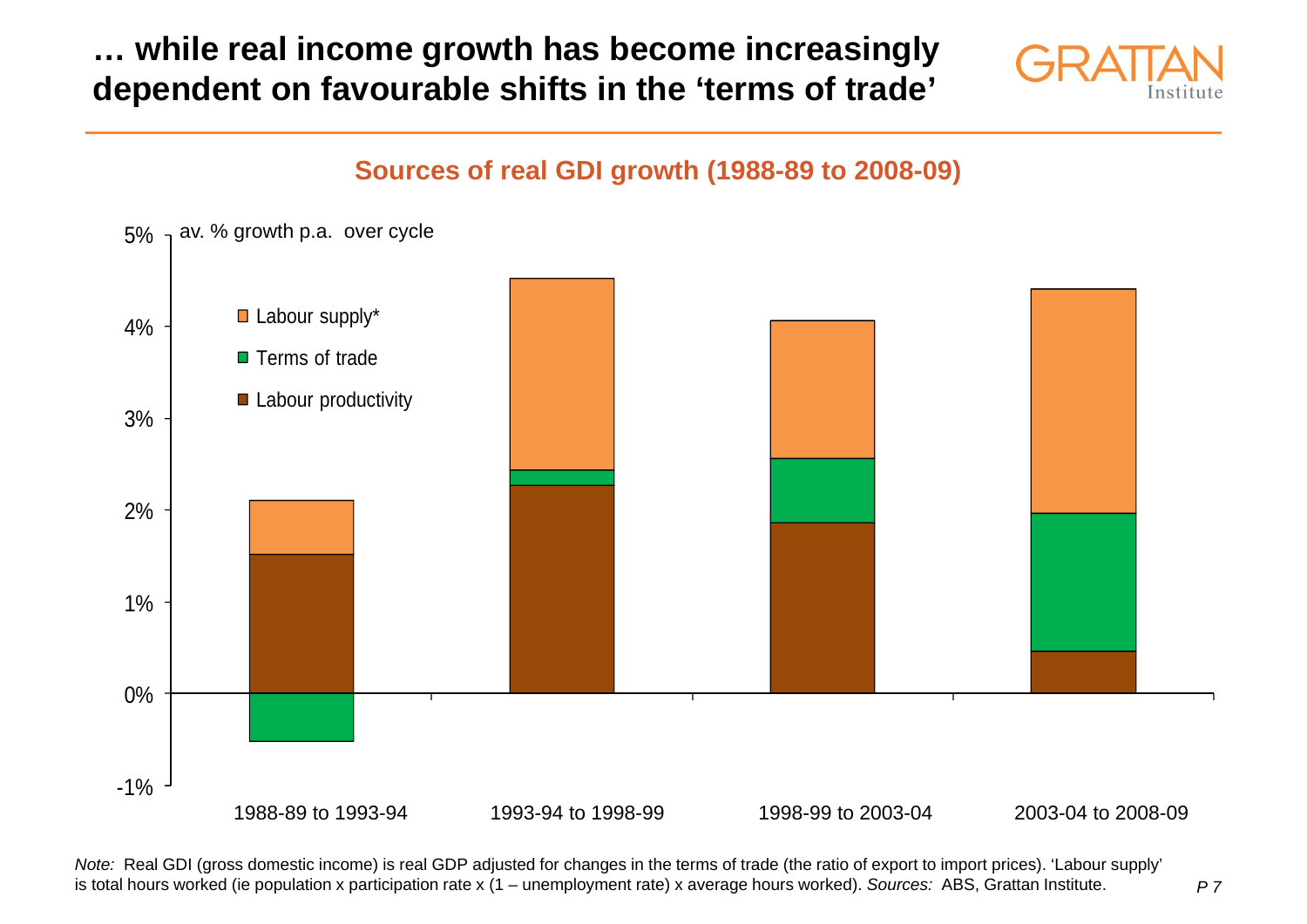# **Labour productivity growth has in turn become wholly dependent on 'capital deepening'**





*Sources:* Australian Bureau of Statistics; Grattan Institute. NB: Completed cycles only (2008-9 to 2009-10 are therefore excluded).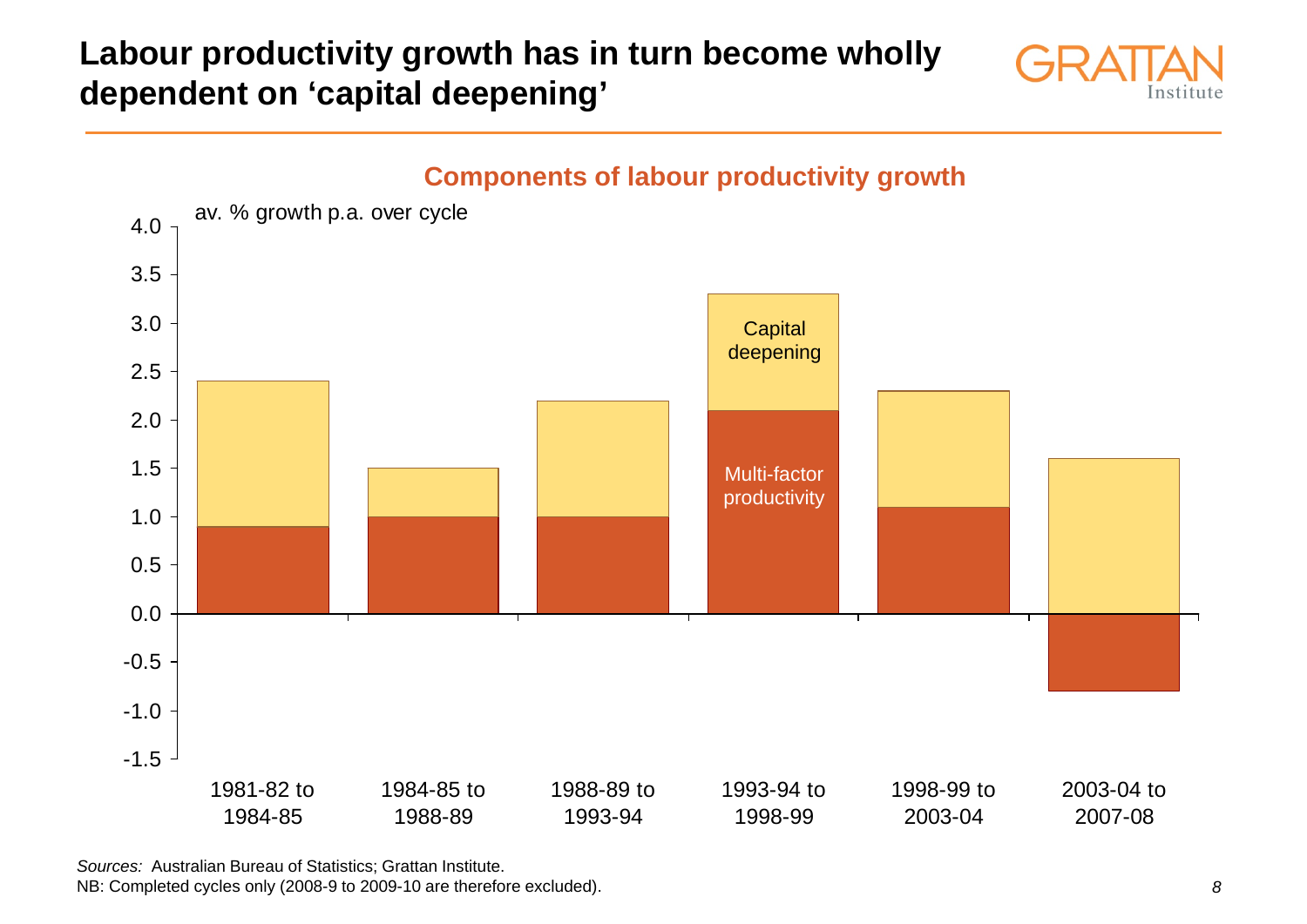**It's true that perverse trends in mining sector productivity have detracted from Australia's overall performance …**





*Note:* 'inputs' are hours worked and capital services; 'output' is chain-volume gross value added. *Source:* Australian Bureau of Statistics. Capital and MFP from Cat. 5260 (2009), other from Cat. 5204 (2010)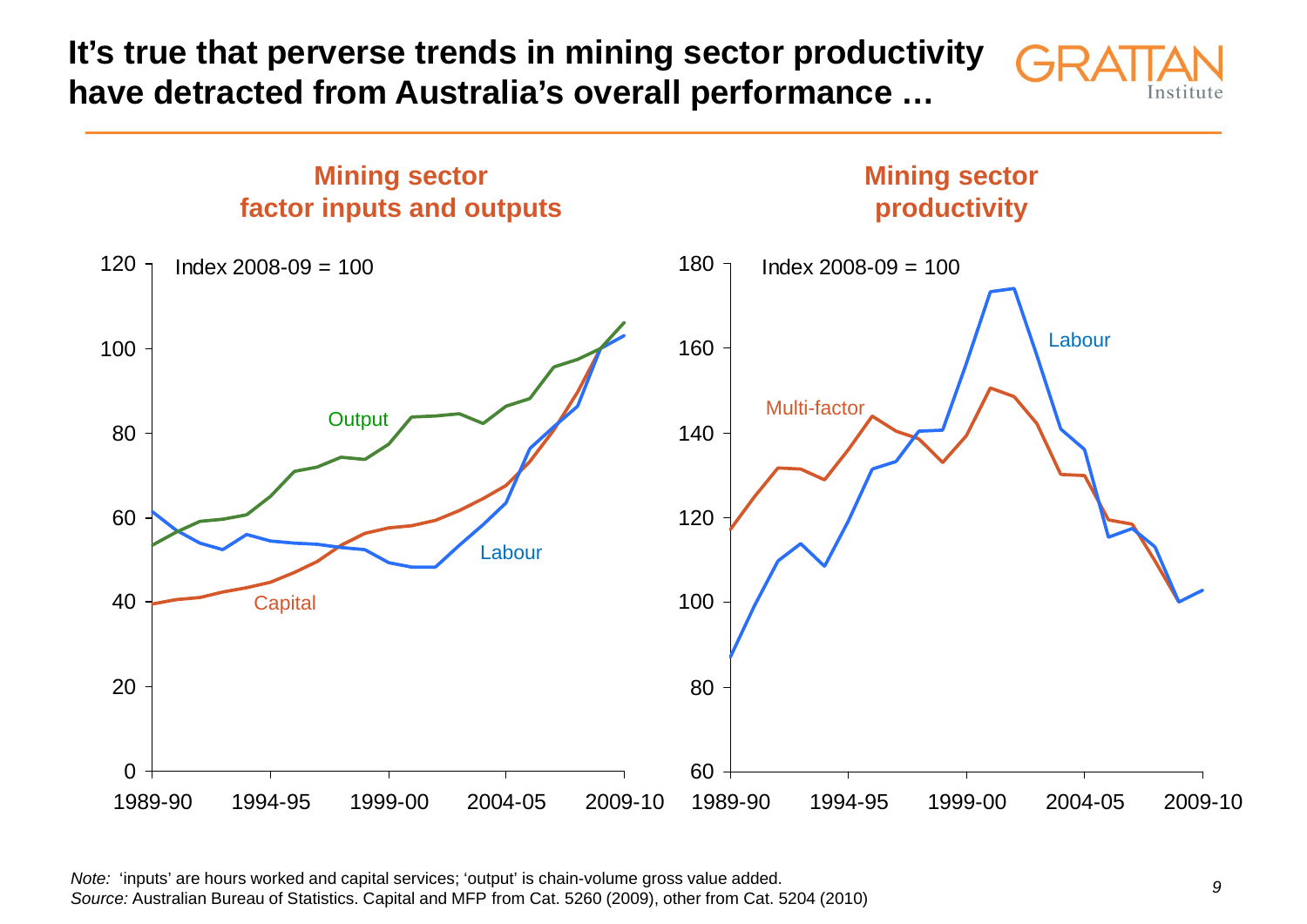**… as has, to a lesser extent, similar developments in the utilities sector**





*Note:* 'utilities' sector is electricity, gas, water and waste services. *Source:* Australian Bureau of Statistics.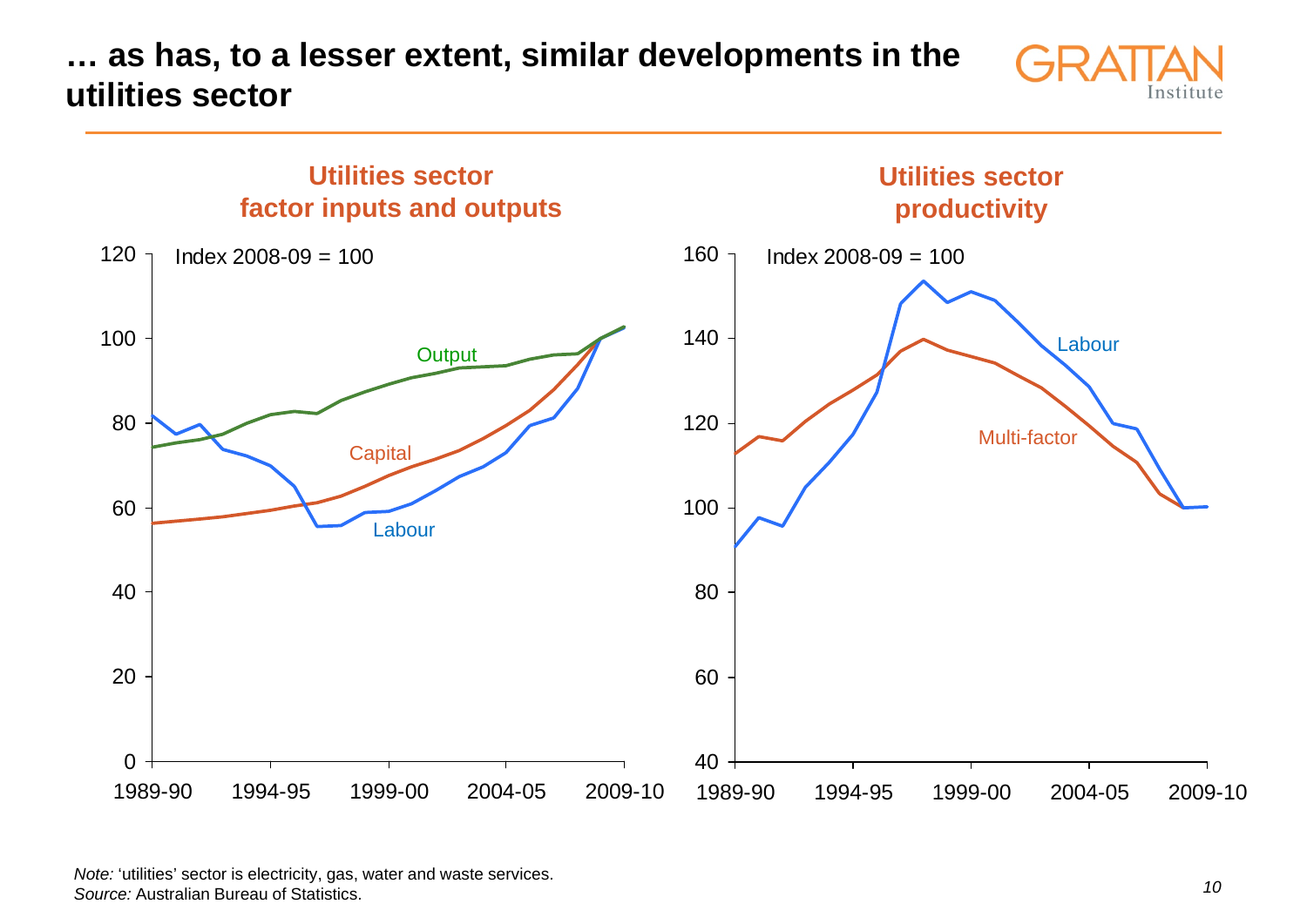**ABS national accounts & hours worked data can be used to construct 'additive' measures of labour productivity**

![](_page_10_Picture_1.jpeg)

### **Estimates of the dollar value of output per hour worked, 2009-10**

|                                                                                                                            |                                                     |                                 |     |     |     | Mining |     |
|----------------------------------------------------------------------------------------------------------------------------|-----------------------------------------------------|---------------------------------|-----|-----|-----|--------|-----|
|                                                                                                                            | Finance & insurance<br>Rental, hiring & real estate |                                 |     |     |     |        |     |
|                                                                                                                            |                                                     |                                 |     |     |     |        |     |
|                                                                                                                            | Information, media & telecoms                       |                                 |     |     |     |        |     |
|                                                                                                                            |                                                     | Electricity gas & water         |     |     |     |        |     |
|                                                                                                                            | Wholesale trade                                     |                                 |     |     |     |        |     |
|                                                                                                                            |                                                     | All industries                  |     |     |     |        |     |
|                                                                                                                            |                                                     | Manufacturing                   |     |     |     |        |     |
| Transport, postal & warehousing services<br>Public adminstration & safety<br>Professional, scientific & technical services |                                                     |                                 |     |     |     |        |     |
|                                                                                                                            |                                                     |                                 |     |     |     |        |     |
|                                                                                                                            |                                                     |                                 |     |     |     |        |     |
|                                                                                                                            |                                                     | Admin & support services        |     |     |     |        |     |
|                                                                                                                            | Construction                                        |                                 |     |     |     |        |     |
|                                                                                                                            |                                                     | Health care & social assistance |     |     |     |        |     |
|                                                                                                                            | Education & training                                |                                 |     |     |     |        |     |
|                                                                                                                            |                                                     | Agriculture, forestry & fishing |     |     |     |        |     |
|                                                                                                                            | Art & recreation services                           |                                 |     |     |     |        |     |
|                                                                                                                            | <b>Retail trade</b>                                 |                                 |     |     |     |        |     |
|                                                                                                                            | Other services                                      |                                 |     |     |     |        |     |
|                                                                                                                            | Accommodation and food services<br>\$ per hour      |                                 |     |     |     |        |     |
|                                                                                                                            |                                                     |                                 |     |     |     |        |     |
| 0                                                                                                                          | 50                                                  | 100                             | 150 | 200 | 250 | 300    | 350 |

*Note:* Aggregate hours worked for each sector derived by 'grossing up' estimates of average hours worked in the survey week for the middle month of each quarter. 'Output' is gross value added. *Sources:* Australian Bureau of Statistics; Grattan Institute.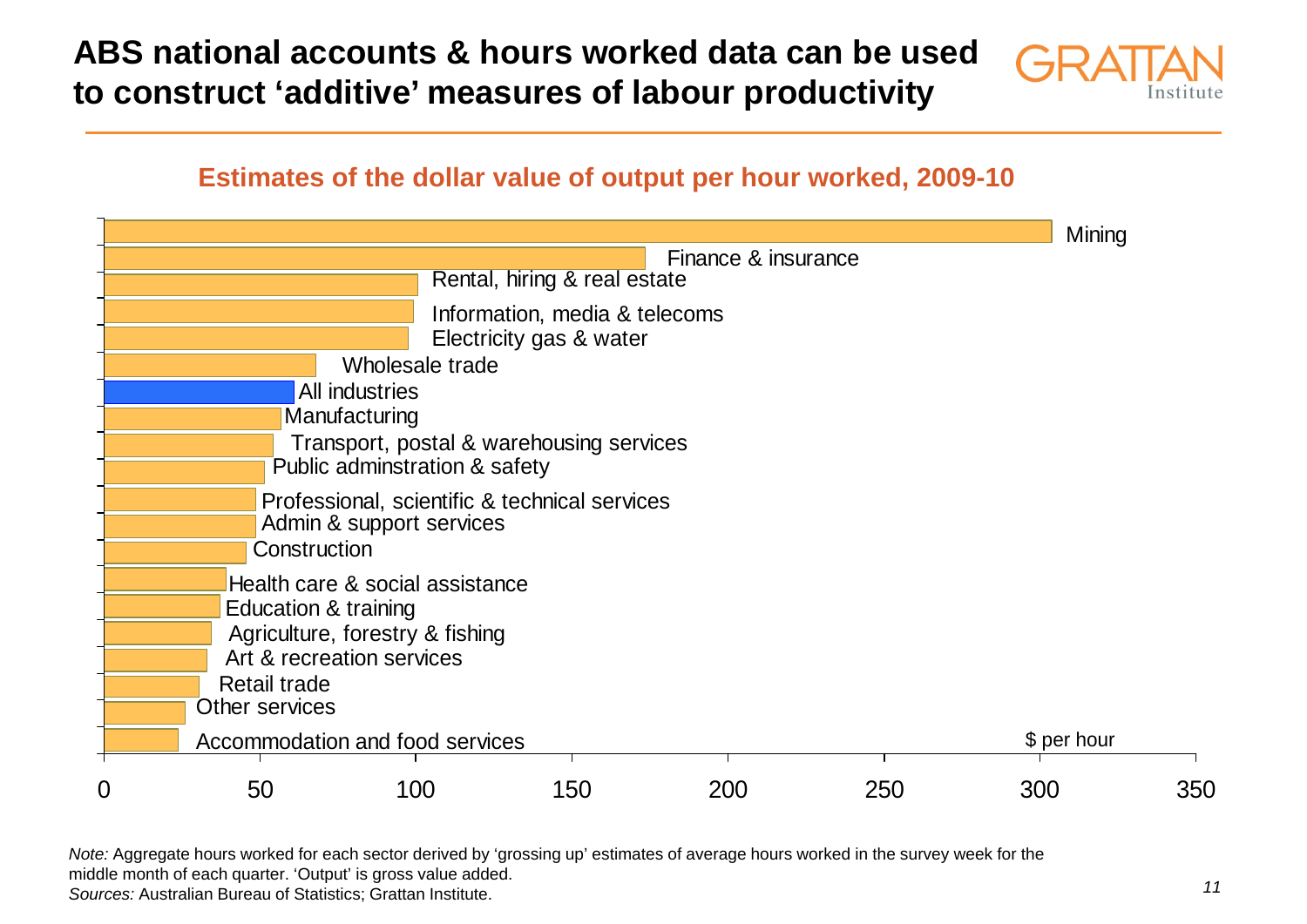**These estimates produce quite similar estimates of aggregate productivity growth to those compiled by ABS**

![](_page_11_Picture_1.jpeg)

#### **Estimates of market sector labour productivity compared**

![](_page_11_Figure_3.jpeg)

Grattan is GVA (val. add.) per hour worked (weighted by industry excl. taxes & dwellings ). ABS from Cat. 5240.0. Difference reflects taxes less subsidies and ABS revision of selected industry hours worked data.

*Sources:* Australian Bureau of Statistics and Grattan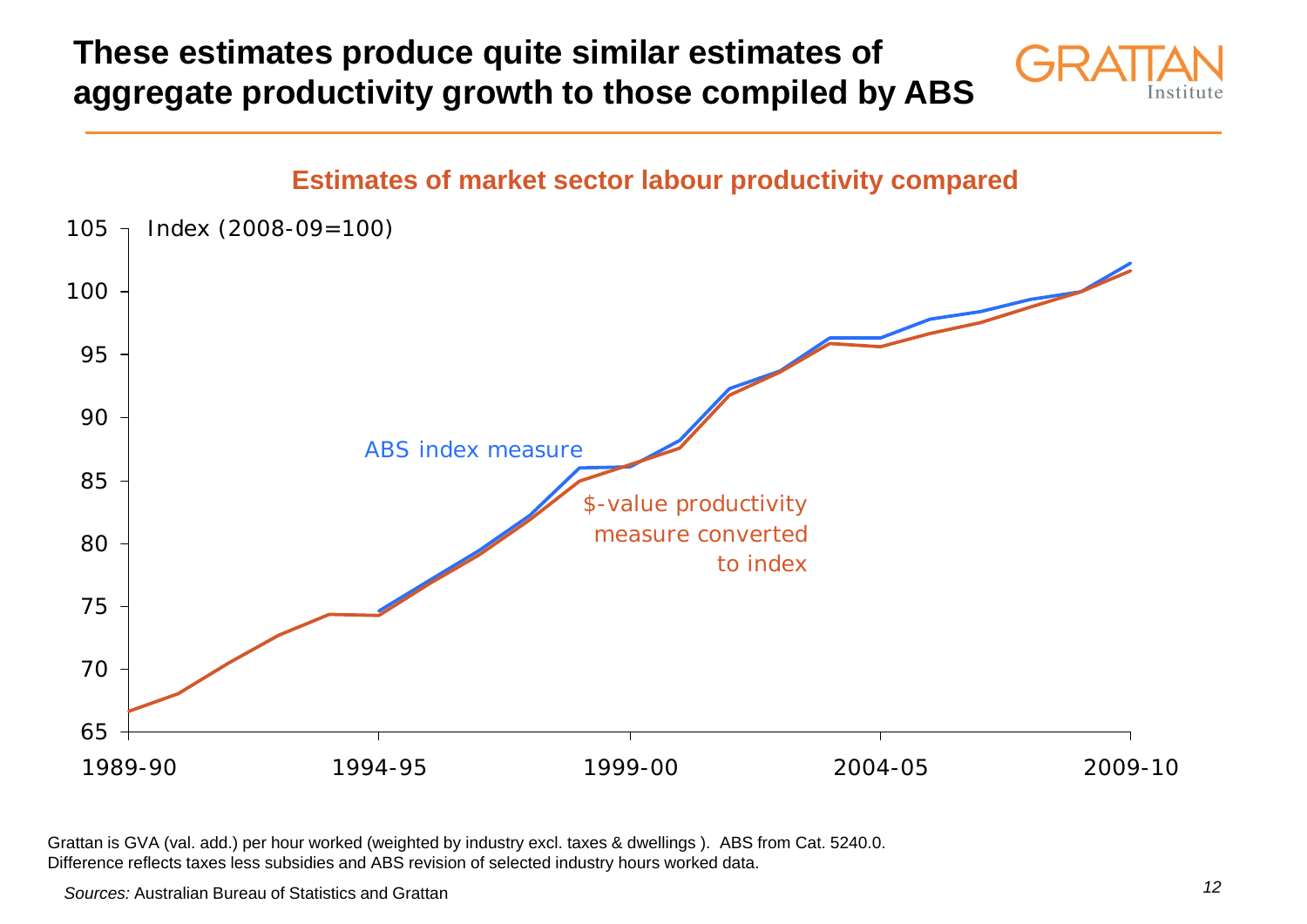# **It's also possible to construct estimates of MFP for most industries**

![](_page_12_Picture_1.jpeg)

#### **Productivity Levels of Australian Industries** % market sector av. 2008-09Mining Financial & Insurance Services 375%Utilities Rental, Hiring & Real Estate Information, Media & Telecoms Wholesale Trade Manufacturing Administrative & Support Services **QLabour Productivity** Transport, Postal & Warehousing  $MFP$ Professional, Scientific & Technical Construction Agriculture, Forestry & Fishing Arts & Recreation Services Retail Trade Other Services Accommodation & Food Services 0% 100% 150% 50% 200% 250% 300%

Note: MFP level estimates should be considered indicative only. Estimates are calculated using income shares to convert capital services and hours worked into common input terms. This implicitly assumes the marginal rate of substitution of capital for labour is equal, meaning MFP levels equal relative wages. This is not observed in practice due to different production technologies and imperfect markets for labour and capital. This data is not available for some industries.

*Sources:* Australian Bureau of Statistics and Grattan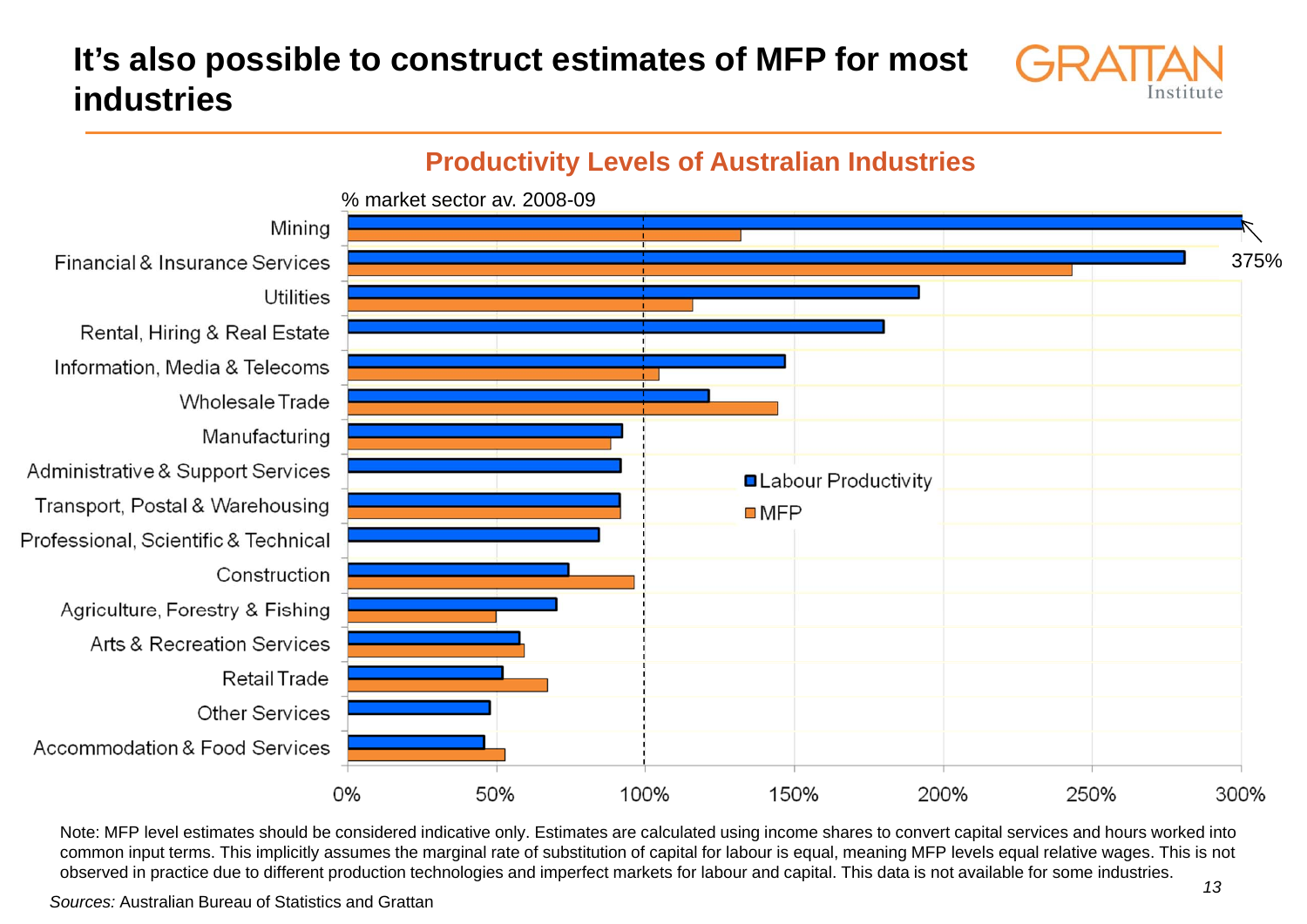# **Labour productivity growth has slowed significantly even after excluding mining, utilities and non-market sectors**

![](_page_13_Picture_1.jpeg)

\* Excludes taxes & dwellings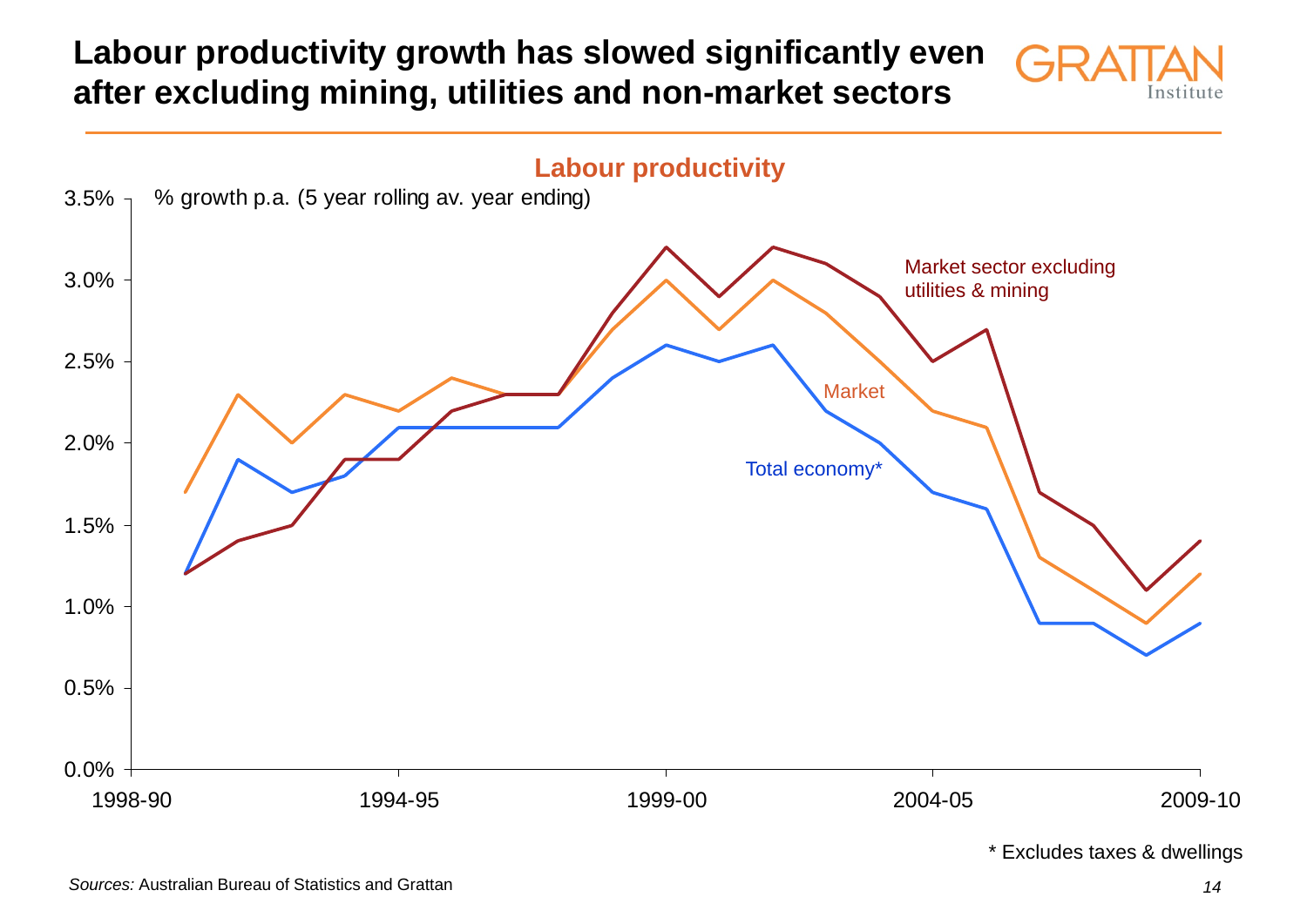### **Labour productivity gains in the 1990s were largely the result of improvements in sector-specific productivity …**

![](_page_14_Picture_1.jpeg)

![](_page_14_Figure_2.jpeg)

*Sources:* Australian Bureau of Statistics and Grattan Institute calculations.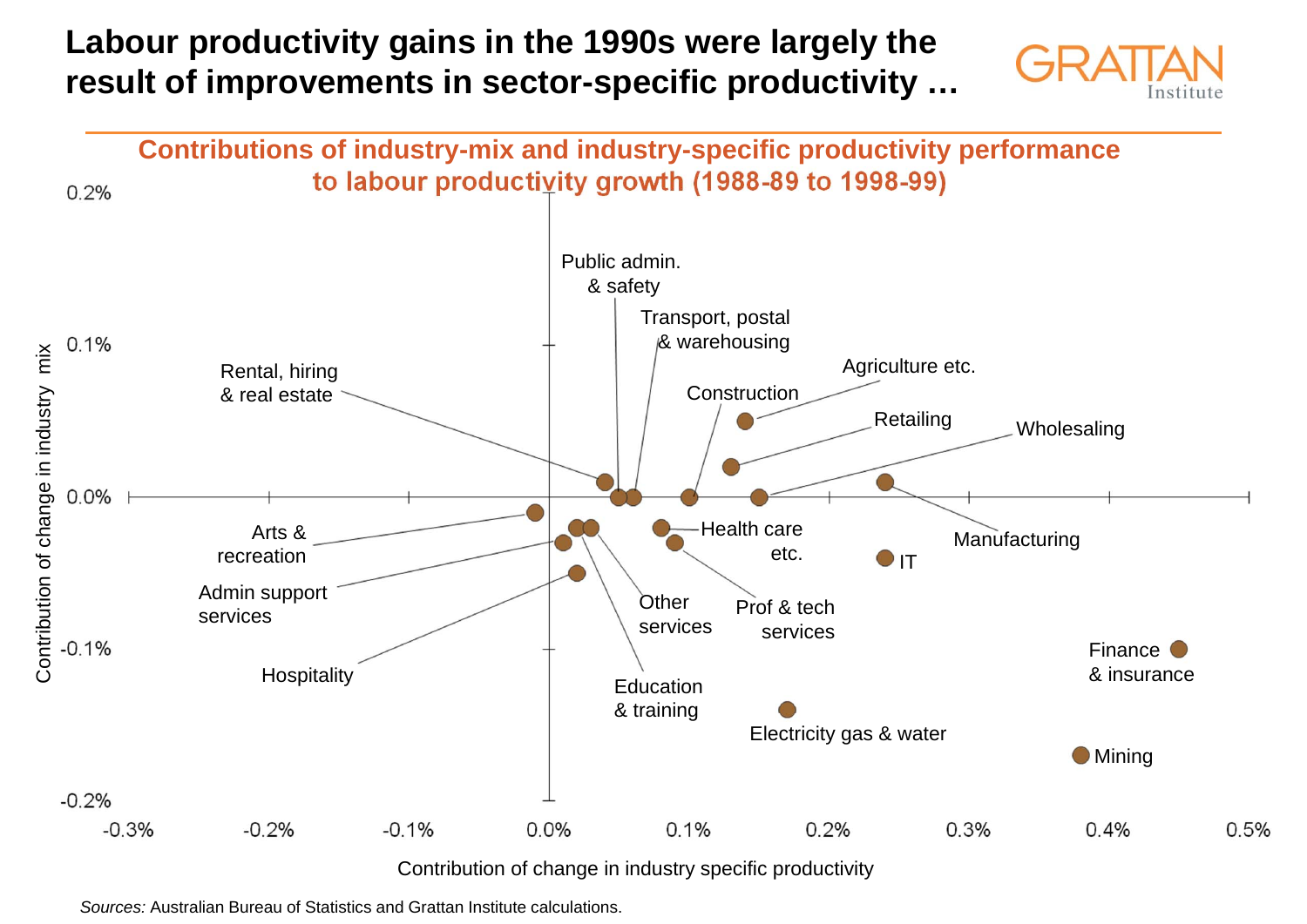# **… whereas in the past decade sector-specific productivity slowdowns have offset the impact of structural change**

![](_page_15_Picture_1.jpeg)

![](_page_15_Figure_2.jpeg)

#### Contribution of change in industry specific productivity

*Sources:* Australian Bureau of Statistics and Grattan Institute calculations.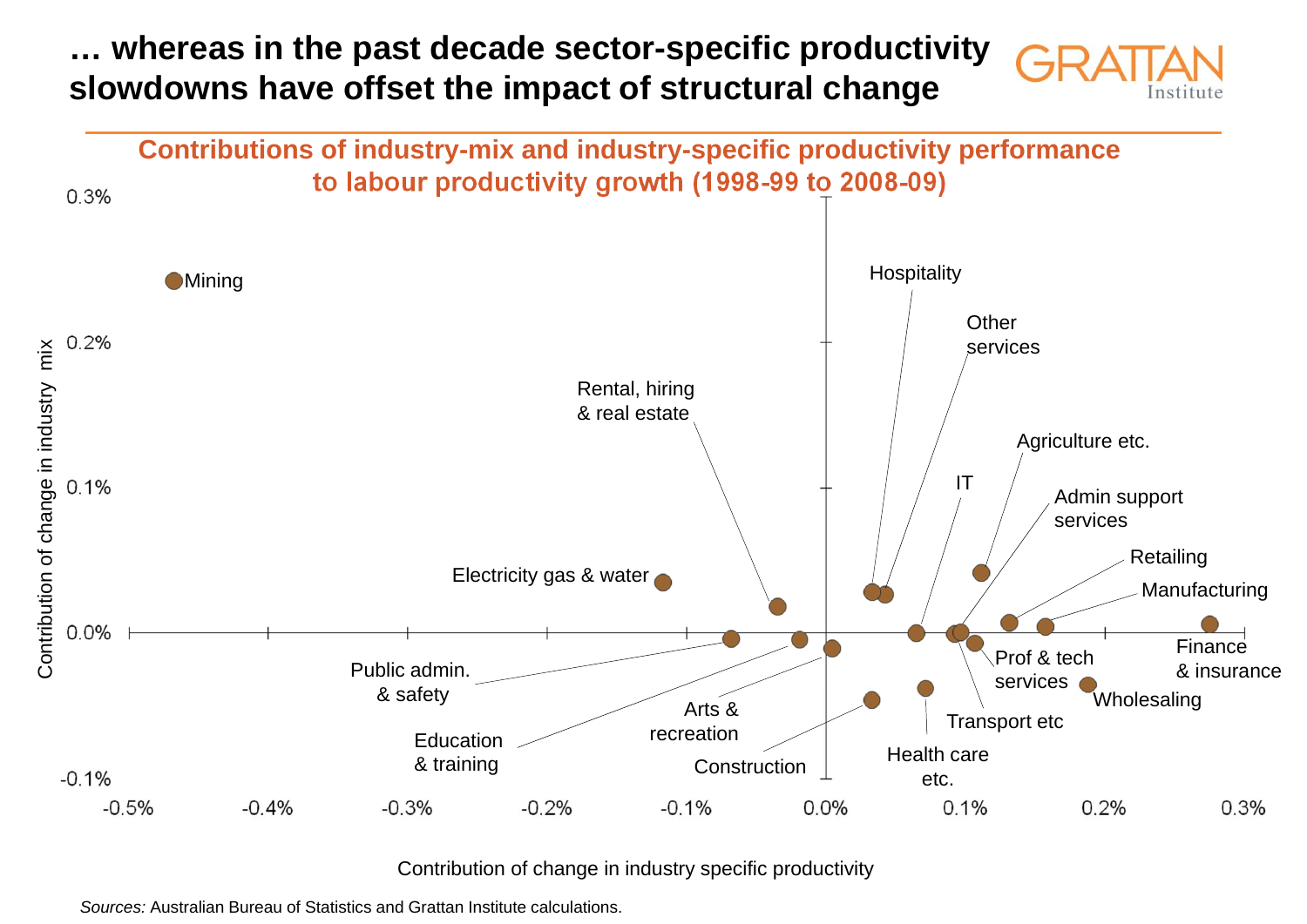# **What could explain the general slowdown in labour productivity growth over the past decade?**

![](_page_16_Picture_1.jpeg)

- $\bullet$  **As the Australian economy moved closer to 'full employment' (prior to the recent slowdown), additional labour and capital inputs are likely to have been increasingly less productive**
	- **and 'labour hoarding' during the recent downturn probably further detracted from productivity (a reminder, perhaps, that productivity ''isn't everything'')**
- $\bullet$  **Capacity constraints – shortages of skilled labour, infrastructure bottlenecks etc. – resulted in increasing amounts of 'down time' detracting from productivity**
- $\bullet$  **Generally buoyant corporate profitability may have diminished the importance to management of seeking out productivity improvements**
	- **according to a survey by Telstra, only 42% of Australian organizations measure productivity, have a target for it and know what it is**
- $\bullet$  **Dearth of productivity-enhancing 'micro-economic' reforms since around 2000**
	- **most of the 'low hanging fruit' have been picked, and the political appetite for reform has faded**
- $\bullet$  **Instead there's been an increase in regulation directed at, eg 'national security' and corporate governance, which has adversely affected productivity**
- $\bullet$  **There's been some slowing in the rate of diffusion of productivity-enhancing technologies since the late 1990s**
	- **and Australia doesn't rank as highly on these measures as it did at that time**